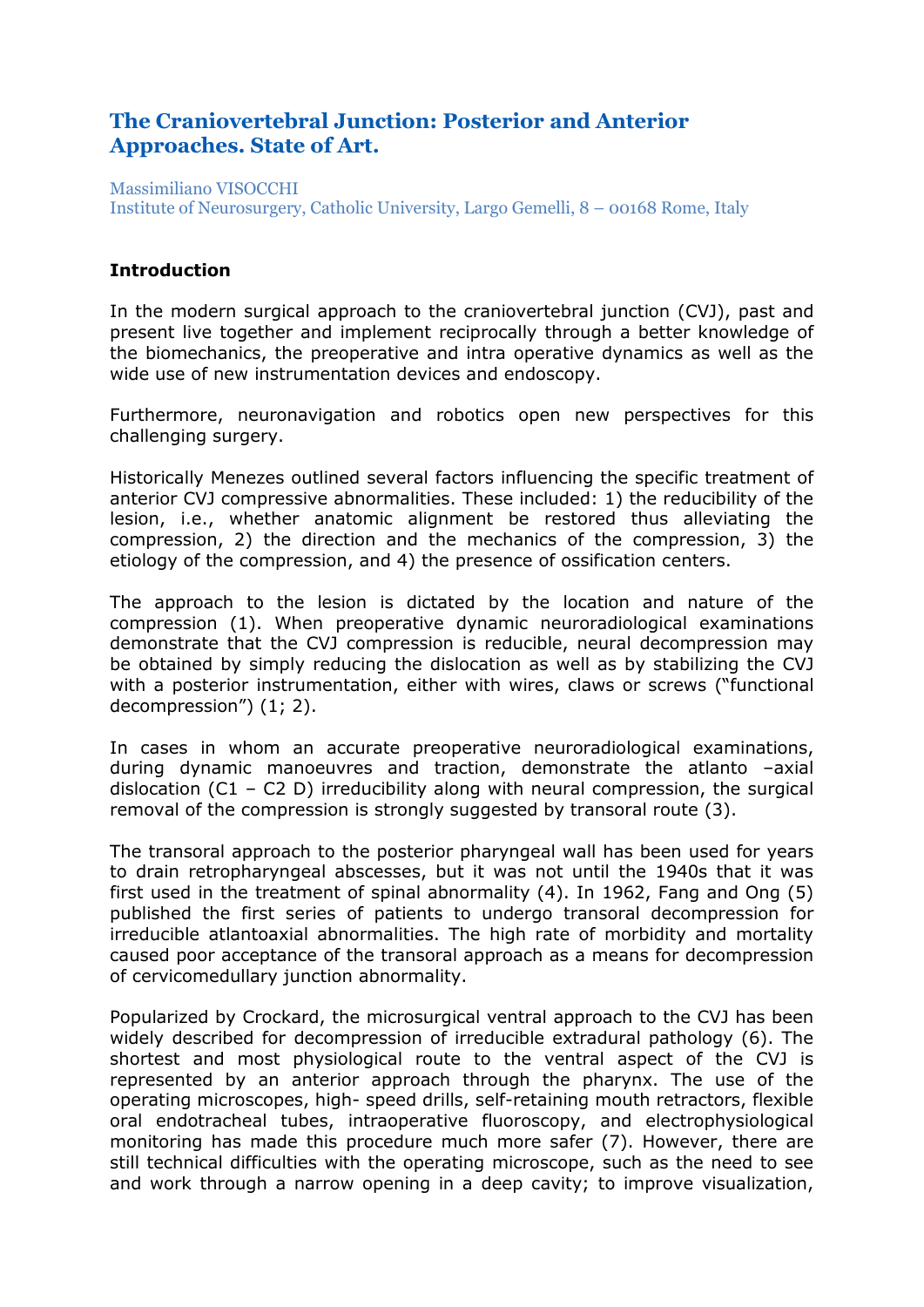soft-palate splitting and even hard-palate resection along with extended maxillotomy are occasionally required. These processes increase operating time and may result in significant postoperative morbidities such as velo-pharyngeal incompetence. (8).

To overcome such complications, endoscopic assisted procedures for CVJ decompression have been developed starting from the experience with the use of the endoscope for transsphenoidal pituitary surgery and cervical spine. An update to the concept of classical transoral microsurgical decompression is now strongly provided by the most recent literature dealing with the introduction of the endoscopy in spine surgery.

On the other hands and surprisingly, to overcome the irreducibility of CVJ, some alternative procedures to anterior decompression and posterior instrumentation and fusion has been proposed recently:

1) Transoral anterior decompression along with anterior fusion of chronic irreducible C1- C2 D with spinal cord compression has been suggested by Subin et al. in 1995. The removal of the dens as well as callus, granulation, and scar tissue and to excise the cartilage of the articular surfaces of the C1- C2 D joints has been advocated along with postoperative skull-cervical biaxial traction, tracheostomy care, nasal feeding, and Minerva cast (9).

2) Transoral atlantoaxial reduction with plate system has been designed and proposed by Yin et al in 2005 in order to avoid or reduce the need of drastic external postoperative immobilization and proposed to facilitate one-stage anterior operation, capable of simultaneously decompressing the ventral spinal cord as well as reducing and fusing the C1- C2 D segment (10).

3) Posterior reduction of fixed atlantoaxial dislocation along with fixation has been advocated by Goel et al. in 2005. Such a procedure does not require the removal of any osseous spinal element. Facet joints must be opened posteriorly, after excising the capsule and bilaterally exposed widely after sectioning of the large C2 ganglion. A titanium spacer containing bone graft must be secured in the distracted and reduced facet joints fixed with plates and screws bilaterally  $(11)$ .

These experiences confirm that nowadays surgical options to treat irreducible C1- C2 D are still matter of debate and a new algorithm for patient selection for the most rational, effective and safe surgical procedure is strongly claimed by the new generation of spine surgeon worldwide.

In this review from the recent literature we comment papers dealing with new trends in CVJ surgery by investigating on:

1) the new developments in video assisted anterior surgery of the CVJ (1- Baird CJ, Conway JE, Sciubba DM, Prevedello DM, Quiñones-Hinojosa A, Kassam AB:. Radiographic and anatomic basis of endoscopic anterior craniocervical decompression: a comparison of endonasal, transoral, and transcervical approaches. Neurosurgery. 2009 Dec;65(6 Suppl):158-63; 2- Wesley Hsu, Jean Paul Wolinsky, Ziya L. Gokaslan,Daniel M: Sciubba: Transoral approach to the cervical spine. Neurosurgery 66:A 119- A 125,2010)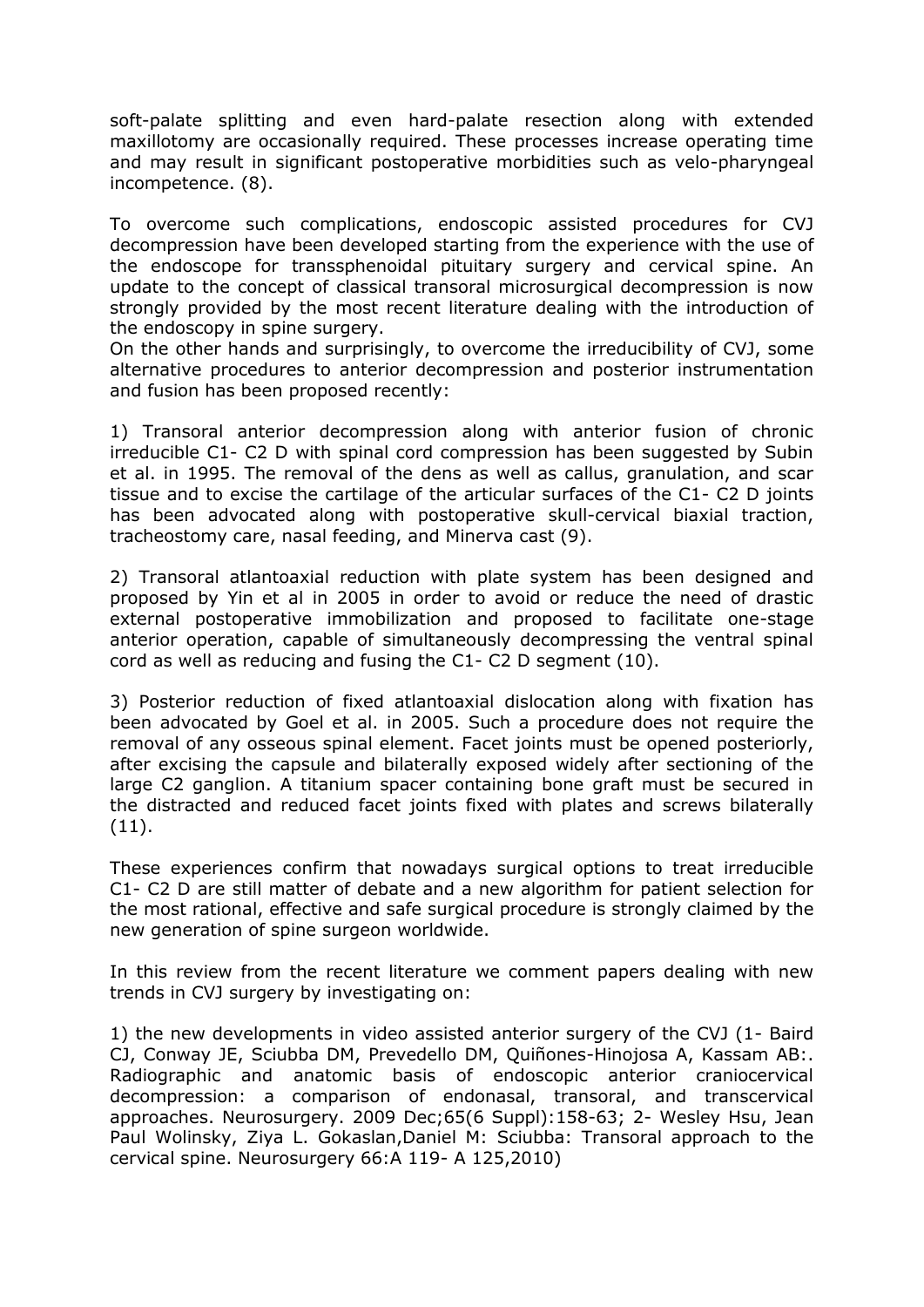#### and

2) the possibility to overcome both the classic and the new video - assisted anterior approaches to preoperative irreducible  $C1 - C2$  D by means of intraoperative reduction (1 - Wang C, Yan M, Zhou HT, Wang SL, Dang GT: Open reduction of irreducible atlantoaxial dislocation by transoral anterior atlantoaxial release and posterior internal fixation. Spine. 2006 May 15;31(11); 2 - Massimiliano Visocchi, Domenico Pietrini, Tommaso Tufo, Eduardo Fernandez, Concezio Di Rocco: Preoperative irreducibile C1 – C2 dislocations: intraoperative reduction and posterior fixation: "the always posterior strategy" Acta Neurochir  $(2009)$  151: 551 - 560).

### A) INTRAOPERATIVE REDUCTION, INSTRUMENTATION AND FUSION OF CRANIOVERTEBRAL JUNCTION DISLOCATIONS

1) Wang C, Yan M, Zhou HT, Wang SL, Dang GT: Open reduction of irreducible atlantoaxial dislocation by transoral anterior atlantoaxial release and posterior internal fixation. Spine. 2006 May 15;31(11)

### **Information**

The authors perform a retrospective study of surgical outcome of 33 patients with irreducible C1- C2 D, in order to evaluate the safety efficacy of their new strategy of one stage anterior release and posterior fixation and fusion to reduce and stabilize the dislocation. In the authors' opinion the traditional treatment of symptomatic C1- C2 D (ventral decompression by transoral approach) is accompanied with high morbidity and mortality. It does not correct the swan neck deformity, which could precipitate the degenerative changes in the lower cervical spine. The authors recognized the contraction of the muscles, ligaments, and capsules of atlantoaxial joint as the factor preventing the reduction and that most of C1- C2 D might be reduced by anterior atlantoaxial joint release without the odontoid resection. Further reduction and stabilization might be then achieved by special posterior fixation. Data dealing with a consecutive series of patients with irreducible C1 – C2 D surgically treated were analyzed. Dislocation or reduction was assessed before surgery, immediately after surgery, and at the final follow-up. Etiology, instrumentation, levels fused, and complications were all documented.

### **Analysis**

The mean age was 32 years (range, 7-63 years). Thirty three patients underwent open reduction for irreducible C1 – C2 D by transoral anterior atlantoaxial release and posterior instrumentation; 11 out 33 patients (33%) were " children and adolescents" (age ranging between  $7 - 17$  years). The pathology included os odontoideum in 8 patients, occipitalization of C1 in 19 patients, malunion of odontoid fracture in 5, and relaxation of transverse ligament of atlas in 1. Twenty five patients presented neurologic signs and symptoms. Anterior release was performed without odontoid resection in all cases. Four patients underwent transarticular C1-C2 screw fixation, 3 had C1-C2 pedicle screw and plate fixation,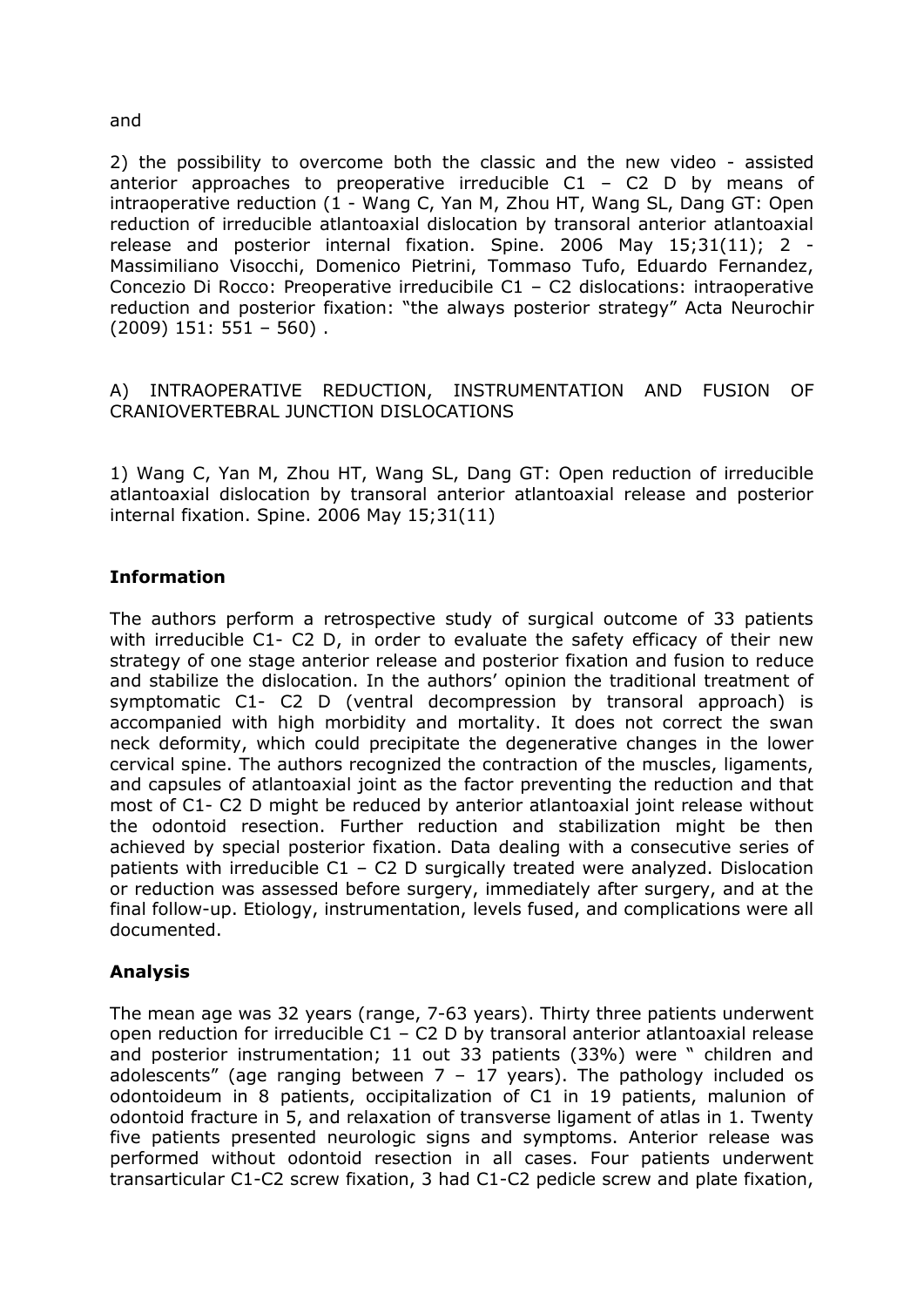and 26 required occipitocervical fixation. Twenty-five cases resulted in an anatomic reduction, 8 had partial reduction. Complication included one dysphagia and two nasal phonations. The mean follow-up period was 33.7 months (range, 24-55 months). There was no pseudarthrosis, and all but 1 of the patients with neurologic deficit showed improvement.

The safety and efficacy of the transoral anterior atlantoaxial release in the reduction of C1- C2 D is underlined by the authors. According to the authors conclusions most of the so-called irreducible/fixed C1- C2 D could become reducible after anterior release without odontoid resection. The posterior shortsegment atlantoaxial or occipitocervical fixation, especially the plate screw instrumentation, could achieve further reduction and provide immediate stabilization. The authors conclude that one-stage anterior release and posterior instrumentation and fusion are a safe and reliable operation in experienced hands.

2) Massimiliano Visocchi, Domenico Pietrini, Tommaso Tufo, Eduardo Fernandez, Concezio Di Rocco: Preoperative irreducible C1 – C2 dislocations: Intraoperative reduction and posterior fixation: "The always posterior strategy" Acta Neurochir (2009) 151: 551 - 560

## **Information**

According to Menezes' algorithm, preoperative dynamic neuroradiological investigation in C1 – C2 dislocations (C1C2D) instability are strongly advocated in order to rule out those patients who are not eligible for posterior fixation and fusion without previous anterior transoral decompression. Anterior irreducible compression due to C1C2D instability needs transoral anterior decompression. The authors reviewed their experience in order to assess such a paradigm by reporting their experience. In twenty three patients operated for CVJ instability, X-Ray, computerized tomography (CT) scan and magnetic resonance (MR) imaging of the CVJ showed variable C1C2D in all the cases. Preoperatively irreducible C1C2D was demonstrated only in 3 (2 paediatric Down Syndromes; 1 Rheumatoid Arthritis (13.04%); the remaining 19 (86.9%) all showed reducibility of C1-C2 dislocation.

After unsuccessfully traction test conducted in the preoperative phase in sedation, it was possible to completely reduce the C1C2D and proceed to posterior fixation in all the patients under general anaesthesia (with a combination of axial traction with light extension of the neck on the chest and a light flexion of the head on the neck by using a Mayfield head holder) and during posterior fixation by using a precise "timing sequences fixation technique". Wiring (C0 and C3 were fixed first being stretched up to approximately 10 pounds, then C2 in order to pull up this vertebra last by forcing approximately 8 pounds). or screwing procedures with fusion along with postoperative external orthosis and neuroradiological assessment of C1C2D were performed.

### **Analysis**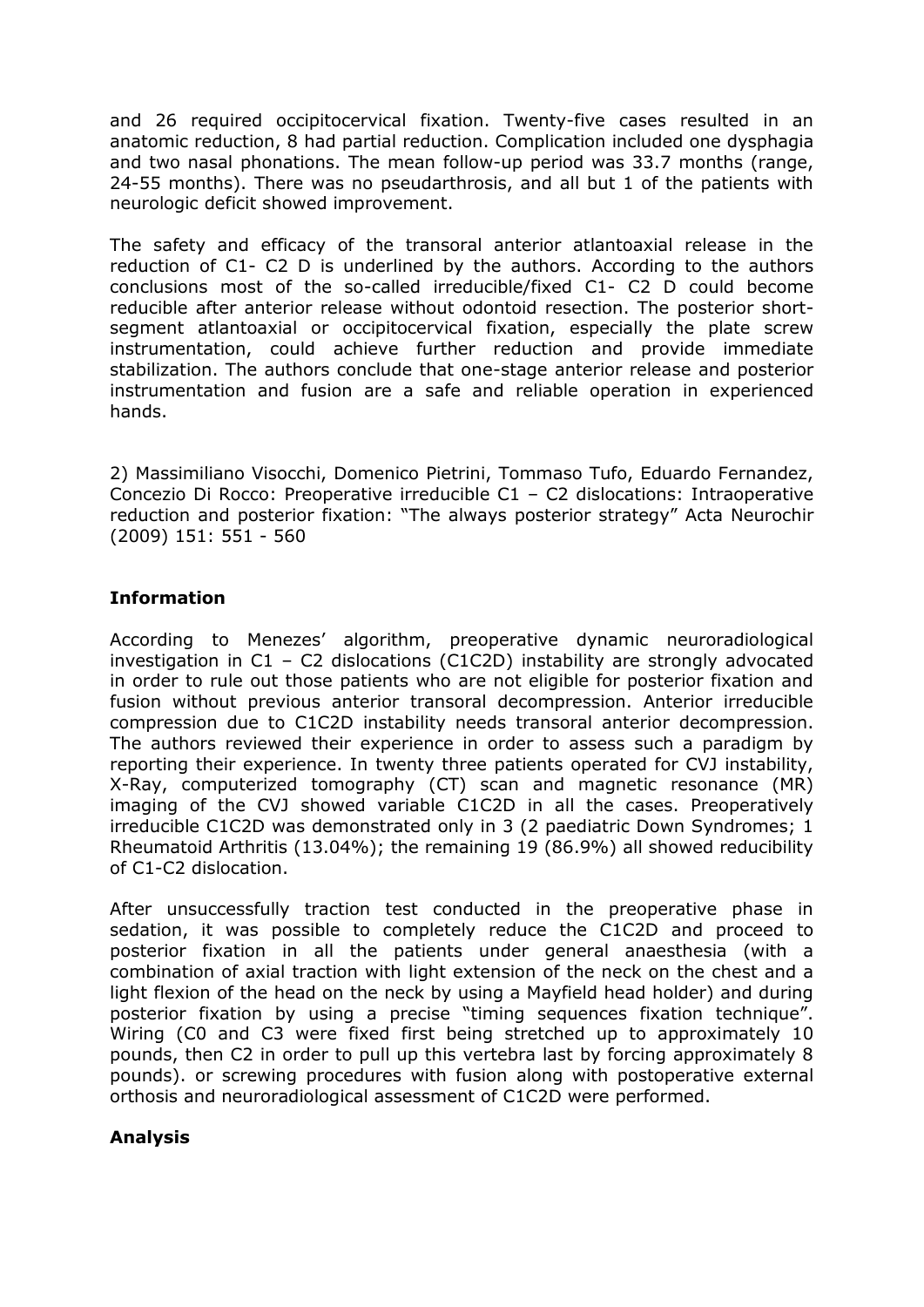The instrumentation produced a lever effect with a pulley like mechanism which accomplished to force the CVJ complex up to its reduction. At maximum follow up (34 – 55 months - mean 45.33 months) the clinical picture was improved or remained stationary in all the patients. In all the cases the instrumentation produced a lever effect with a pulley like mechanism which accomplished to force the CVJ complex up to its reduction. The authors conclude that preoperative irreducibility of the C1C2D would not be an absolute indication to transoral decompression, finally they conclude that an attempt to reduce the shift under general anaesthesia and during posterior fixation should be tried in Down syndrome, Os Odontoideum and Rheumatoid Arthritis.

#### **Considerations**

Eight out of 33 patients (24.4%) among the Wang series and the 2 out of 3 (66%) "irreducible" patients of the Visocchi paper were harbouring an os odontoideum (12; 13).

The Wang's one stage transoral anterior atlantoaxial release and posterior internal fixation is the last of the Group dealing with intraoperative surgical releasing strategies (summarized as 1; 2; 3 in the introduction) (9; 10; 11). Such a strategy is addressed to "irreducible" dislocations identified in the operating room with an empiric traction test performed by the surgeon under general anesthesia. Although it appears an interesting, original and promising technique it seems also time consuming, uncomfortable, surgically complex, demanding and potentially dangerous due to the increased risk of injuring the vascular vertebral supply and the nerve roots.

Interestingly, this open reduction of irreducible CVJ has been performed and proposed without odontoid resection (i.e "C1 –C2 D decompression") although possible (and without significant adjunctive risk in my opinion) with the transoral approach used. The Visocchi's paper offer a new perspective in the management of "irreducible" dislocations and, in the meantime, rises the problem of the patient selection.

In order to identify "irreducible" dislocations, two simple traction tests are proposed in: 1) SUPINE POSITION "long lasting" (6 hours) awake preoperative traction test (one eight of the patient's body weight) with fluoroscopic assessment; 2) PRONE POSITION "short lasting" (5 min) traction test to be performed in the Operating Room, under general anaesthesia, with Mayfield 3 pins head holder producing axial (vertical traction) and sagittal "forced" manipulation, under continuous fluoroscopic control ("with a combination of axial traction with light extension of the neck on the chest and a light flexion of the head on the neck").

Since such a manoeuvre takes around 5 minutes, the authors consider this technique a "simple manoeuvre" suitable for "preoperative irreducible C1 –C2 D". In three "truly irreducible" cases the authors obtained a complete reduction during the instrumentation and felt to be encouraged to conclude: that an "always posterior strategy" would be suggested in cases of preoperative irreducible C1-C2 D. Instead of a double intervention initially with an anterior decompression, according to Wang, an attempt to reduce C1C2D would be always performed under general anaesthesia.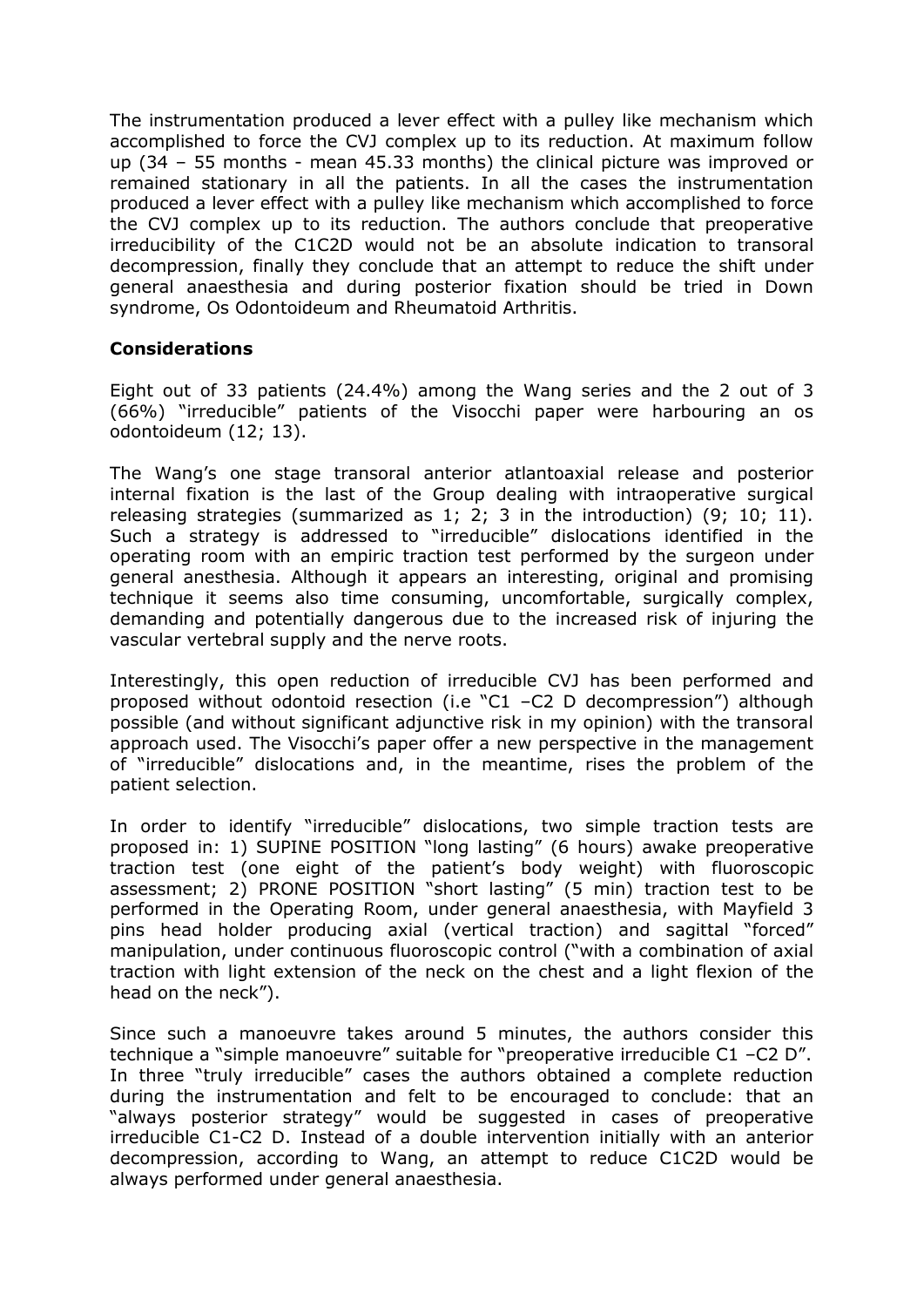Reduction of stable C1C2D can be achieved by the lever effect with a pulley like mechanism can be obtained by following precise surgical steps for both techniques. Preoperative irreducibility of the C1C2D would not be an absolute indication to transoral decompression.

Soon after the publication of the Visocchi paper, Wang in his Letter to the Editor, further supported the efficacy and safeness of 1) his intraoperative traction test under miorelaxation and general anaesthesia and the "one stage" 2) transoral releasing with 3) posterior instrumentation and fusion (14).

Nevertheless the complications reported by Wang (one case of dysphagia and two cases of nasal phonation - 1% of the Wang series) are strictly related to the transoral procedure and rise the question on the opportunity to use such an approach.

Prudence on the transoral "release" has been stressed also by Kerschbaumer, another Author performing transoral decompression in irreducible C1 – C2 D, who states: " (….) transoral approach has several difficulties (i.e. limited opening of the mouth, postoperative infection, pharyngeal wall healing, oedema of the mucosa (…)" (15).

To be pointed out that to overcome the inconveniences of the transoral approach in irreducible C1 –C2 D some authors has suggested a posterolateral cervical odontoidectomy (16). In the Visocchi series tracheostomy was never needed since transoral approach was not performed (17; 18).

Due to the overall surgical balance of the transoral atlantoaxial joint release procedure, it should be more advisable and effective a) " first to decompress "totally" (odontoidectomy) and then fixate posteriorly rather than to b) "predispose" for posterior fixation without any intraoperative confirmation of the effectiveness atlantoaxial joint release.

**Conclusions** 

The paper selected rises a delicate question: can we change the roles?

As matter of fact all we need to accept is the new concept that posterior instrumentation, which is considered a sort of internal orthosis, can start to be considered "per se" an internal permanent "traction" system.

Nevertheless a "consensus" literature concerning the precise steps to be followed worldwide in order to definitively identify true "reducible" and "irreducible" C1-C2 D is strongly needed and all the paper cited could contribute to rise the attention to this challenging topic.

Fig 1: Preoperative irreducible  $C1 - C2$  dislocation after Surgery (personal observation)

Before (left) After (right) Surgery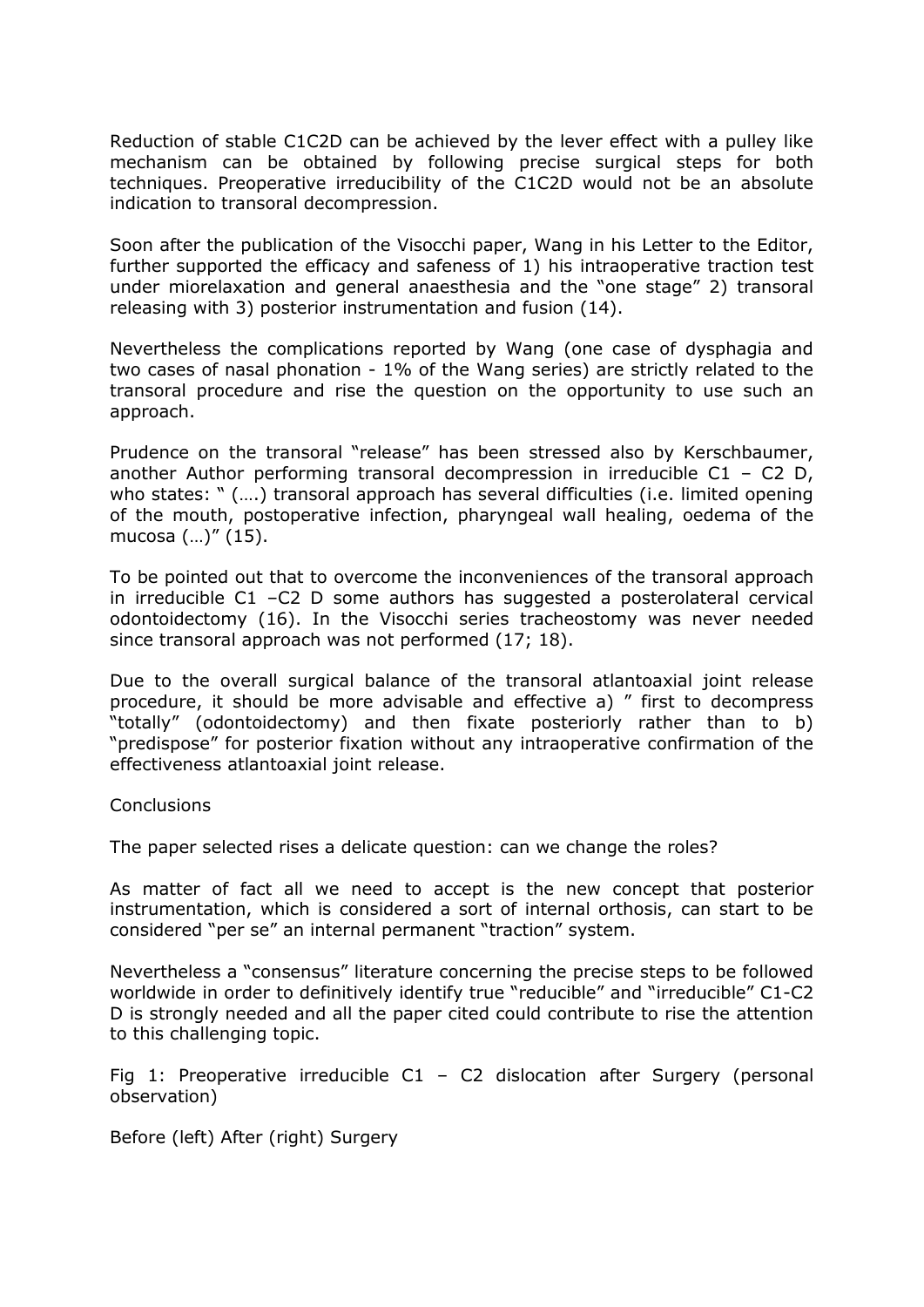

B) THE CRANIOVERTEBRAL JUNCTION: ENDOSCOPIC ASSISTED ANTERIOR APPROACHES

1) Baird CJ, Conway JE, Sciubba DM, Prevedello DM, Quiñones-Hinojosa A, Kassam AB:. Radiographic and anatomic basis of endoscopic anterior craniocervical decompression: a comparison of endonasal, transoral, and transcervical approaches. Neurosurgery. 2009 Dec;65(6 Suppl):158-63

### **Information**

The Authors present the results of a cadaveric study aiming to evaluate the surgical access to the CVJ by using 3 endoscopic approaches: endonasal, transoral, and transcervical. The entry site was defined as: 1) the endonasal approach (inferior midline of the nasal bone), 2) the transoral approach (the tip of the upper incisor), and 3) the transcervical approach (the skin at the C4-C5 level). Image guidance was used in 1 specimen for each approach; fluoroscopy was used in every case. The Vitrea imaging station (Vital Images Inc., Minnetonka, MN) was used to evaluate the angles and distances to the target of the approach, centered on the tip of the odontoid.

### **Analysis**

Adequate lower clivus and craniocervical decompression was achieved using the endonasal and transoral approaches. Lower clivus decompression was not achieved with the transcervical approach. The average distance to the surgical target was as follows: endonasal (94 mm), transoral (102 mm), and transcervical (100 mm). The angle of attack was as follows: endonasal (28 degrees), transoral (30 degrees), and transcervical (15 degrees). The working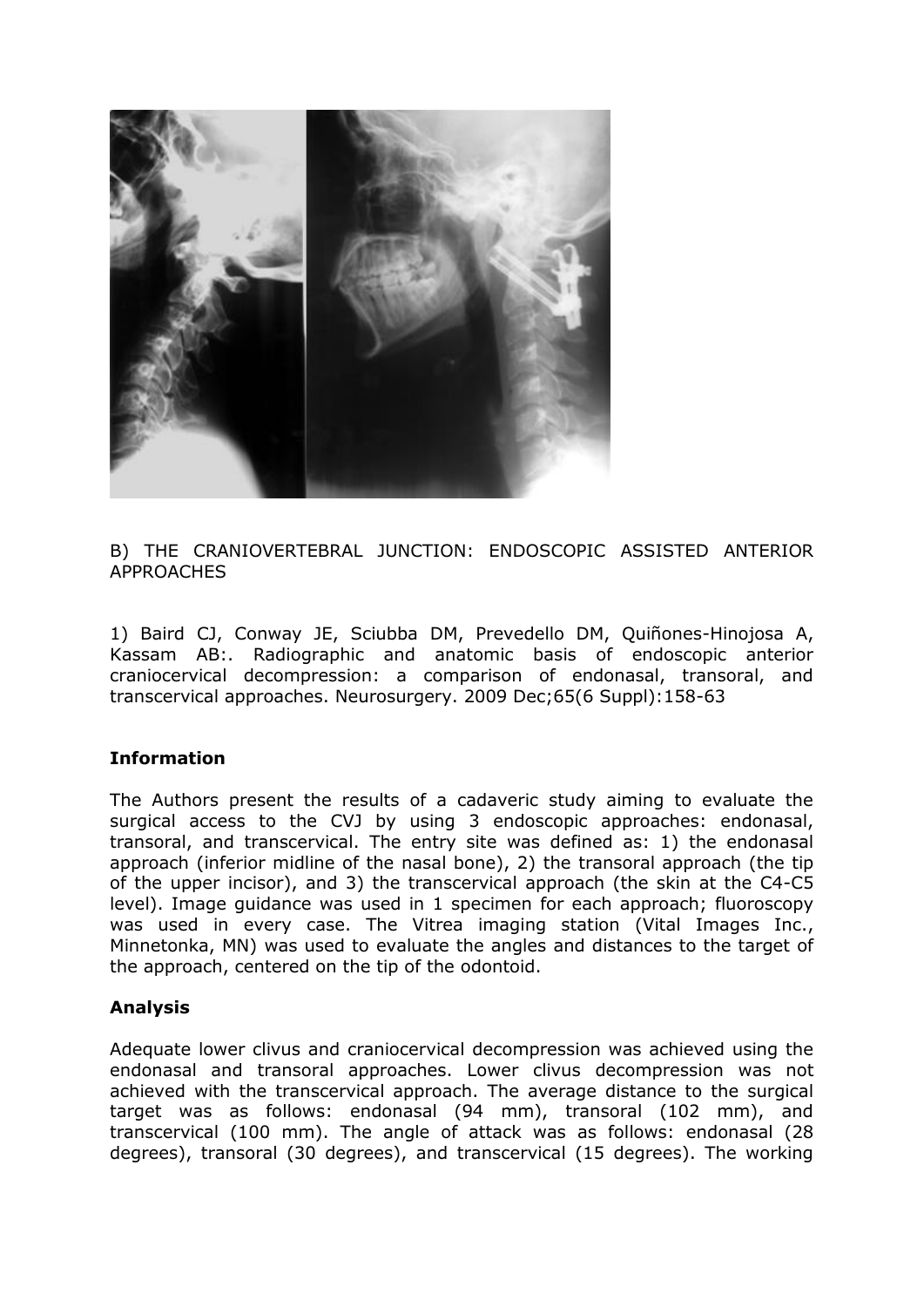area at the base of the field was as follows: endonasal (1305 mm2), transoral (1406 mm2), and transcervical (743 mm2).

The Authors conclude that the endonasal and transoral approaches allow wide exposure with large working angles to the CVJ. The transcervical approach accesses the odontoid for resection from the body of C2 to the lip of the basion. The angles of attack in the transcervical approach when centered on the surgical target are limited, but this approach offers a clean, sterile operative field. Clinical investigation will be required to determine the optimal indications for each approach.

2) Wesley Hsu, Jean Paul Wolinsky, Ziya L. Gokaslan,Daniel M: Sciubba: Transoral approach to the cervical spine. Neurosurgery 66:A 119- A 125,2010

## **Information**

This article discusses fundamental concepts regarding anatomy, perioperative considerations, and technical aspects critical to this important approach to the CVJ. A number of anterior approaches have been described to allow exposure to the midline and lateral aspects of both the cranial base and upper cervical spine. The transoral-transpharyngeal approach, a technique that is well known to many spine surgeons, provides surgical access to the anterior clivus, C1, and C2. Transoral approaches provide the fundamental anatomy and technique upon which the more complex jaw-splitting approaches are based (i.e. "transoral extended approaches" with transmaxillary and transmandibular extentions).

The transoral-transpharyngeal approach historically remains the "gold standard" for anterior approaches to the cervical spine.

The surgical risks dealing with the lateral exposure (toughly 15 to 20 mm bilaterally off the midline from the inferior clivus to the C3 body) consists of trauma to 1) the Eustachian tube orifice, 2) hypoglossal nerve, 3) vidian nerve 4) vertebral artery at the  $C1 - C2$  interface; those dealing with the longitudinal exposure (due to soft palatal splitting with velopalatine incompetence) consist of 1) nasal speech 2) dysphagia, 3) regurgitation of liquids.

## **Analysis**

To overcome the latter complications endoscopic endonasal and endoscopic transcervical approaches are promising alternatives that may become more mainstream as experience with these approaches increases (cons: learning curve, loss of 3-dimensional visualization).

In particular endoscopic endonasal, with the incision performed above the soft palate, should limit postoperative swallowing dysfunction and minimize exposure to oral bacterial flora; moreover it is possible to remove the odontoid process without disturbing the C1 ring due to the more caudal surgical route. The endoscopic odontoidectomy via a standard anterior cervical approach has been described as the evolution of the procedure used for a transodontoid screw. Pros are: complete isolation of the oral cavity, no needs of tracheostomy and feeding tube, Cons are: oblique approach, only piecemeal removal of CVJ pathology is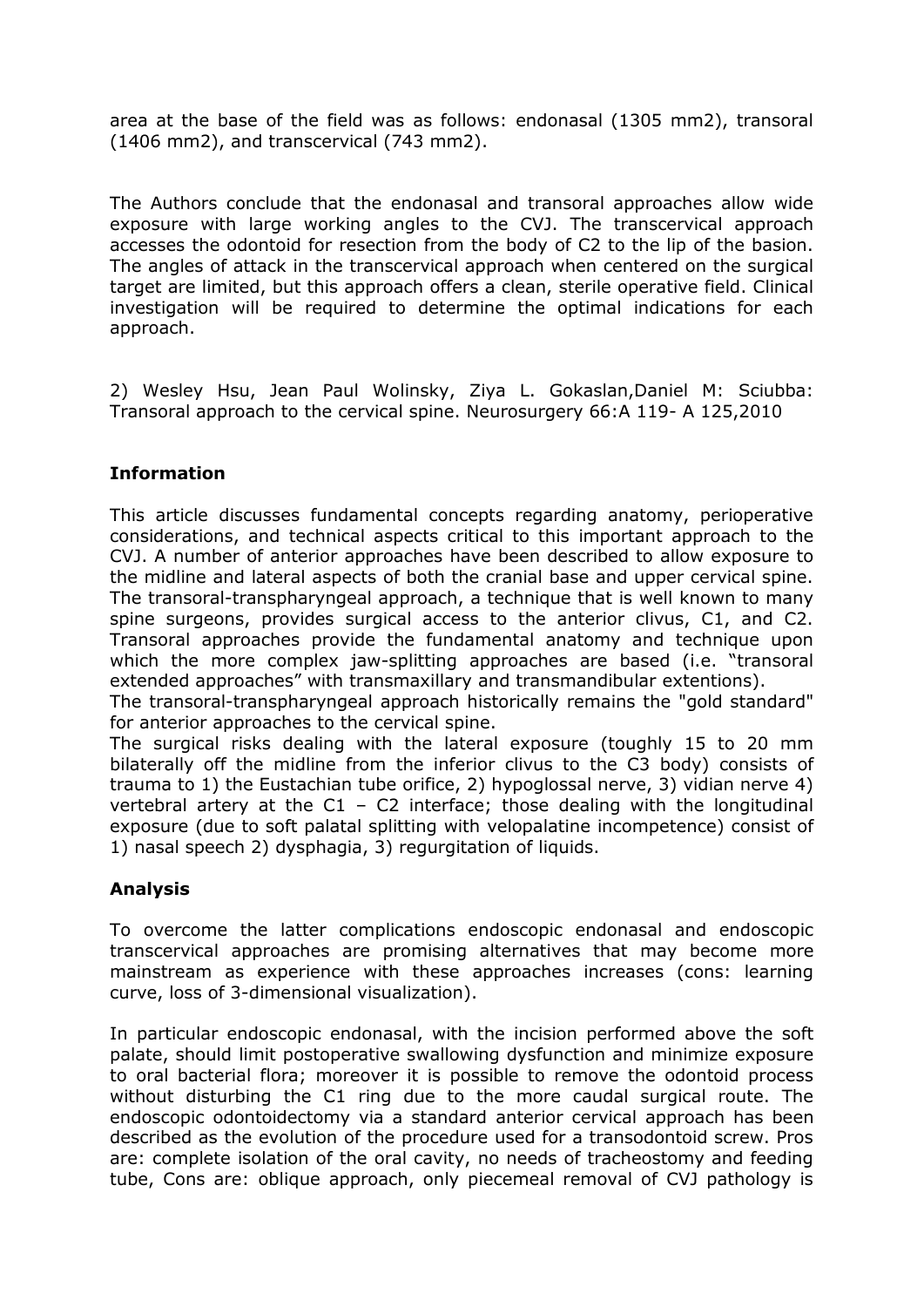allowed, not recommended for large tumors, obese, barrel chested and severely kyphotic patients.

### **Considerations**

The huge Menezes' experience on transoral approach was started in 1977 and up to the 2008 the number of the microsurgical procedures has been calculated to be 732 (280 children) (19). This author in his paper concluded that the ventral transoral–transpalatopharyngeal approach has evolved into a safe, rapid, effective and direct approach to the ventral irreducible pathology of CVJ with minimal morbidity and mortality. Although there have been recent attempts at obtaining better visualization and reducing the surgical morbidity with endoscopically assisted procedures, Menezes has not felt the need for any of those. In his opinion,. in addition, intra- operative fluoroscopy or the use of "Stealth technology" has been of little value because, of the marked improvement in the three-dimensional imaging.

Menezes concludes that the advantages of the transoral-transpalatine approach to the craniocervical region compared with other operative approaches in irreducible pathology are that:

(1) the impinging bony pathology and granulation tissue that accompanies chronic instability is easily accessible, (2) the patient is placed in the extended position as opposed to the flexed position, thus, decreasing the angulation on the brain stem during surgery, and (3) surgery is performed through the avascular median raphe and through the clivus.

No doubts that the indications for the transoral operation at the anterior craniocervical border have to be fairly exact, but why the recent literature progressively support both 1) endoscopic assisted and 2) navigated transoral approach, just the same that Menezes did not highlight?

In our opinion two possible explanations of these interesting trends are:

1) Contrary to Menezes' experience, some papers claim significant oropharyngeal morbidity from splitting the soft palate associated with the transoral approach. Jones reported a striking difference in oropharyngeal complications when

analyzed with regard to splitting of the soft palate (no splitting vs splitting complication rate: 1/5); oropharyngeal complications dropped to a15.4% in those patients who did not undergo splitting of the soft palate, as compared with 75% in the split soft palate group. The Author concludes that this procedure should be discontinued where it is not absolutely necessary (20).

2) The progressive worldwide blooming of transoral procedures, thanks to the intensive care and the intraoperative neurophysiological monitoring techniques improvements (once considered pioneering and very selective), are spreading the expertise in this surgery to a new population of surgeons. New trends in technology drive from the "old fashioned referenced" micro surgeons to the young spine surgeons, more committed in video- assisted and minimally invasive procedures.

### **State of Art**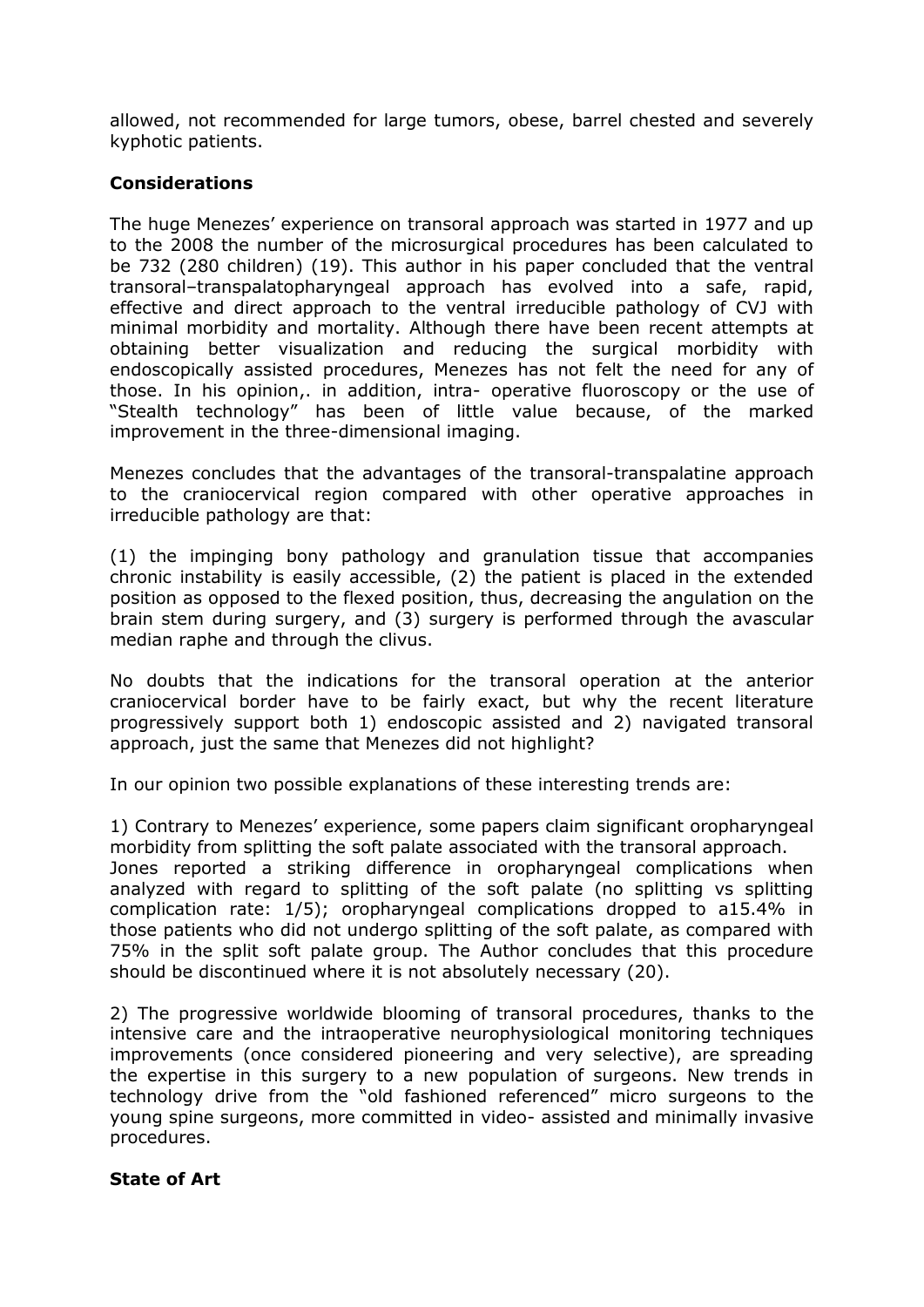#### *Endoscopic Assisted Procedures: Endonasal*

Recently, increased diffusion in the use of the endoscope for transsphenoidal pituitary surgery led some studies to explore the possibility of applying the endoscopic endonasal approach in the surgical treatment of skull base lesions other than pituitary tumors. In recent years some papers have reported anatomical studies and surgical experience in the endoscopic endonasal approach to different areas of the midline skull base, from the olfactory groove to the CVJ (21). In 2002 Alfieri was the first to perform a cadaveric study on totally transnasal endocopic odontoidectomy through one or two nostril routes, by following the Jho's endonasal paraseptal technique (22). Rodlens endoscopes, which were 2.7 or 4 mm in diameter, 18 cm in length with 0-, 30-, and 70 degree lenses, were used. The surgical landmarks leading to the craniocervical junction were the inferior margin of the middle turbinate, nasopharynx and the Eustachian tubes. The nasopharynx was readily identified following the inferior margin of the middle turbinate. The line drawn between the Eustachian tubes indicated the juncture between the clivus and atlas. The author concluded that "..contrary to a conventional transoral approach, this endoscopic endonasal approach provides unlimited access to the midline clivus and a potential of carrying out surgical decompression at the ventral craniocervical junction without adding C1-2 instability" (23). Three years later Cavallo confirmed such an observation on cadaveric study (24).

After the intuition of Alfieri, in 2005 Kassam operated the first case through a fully transnasal endoscopic resection of the odontoid in a 73- year old woman affected by rheumatoid arthritis (23; 25). In his historical report, Kassam's recommended equipment consisted of 1) navigation system; 2) a zero degree endoscope; 3) long angled endonasal drill, 4) ultrasonic aspirator; 5) bayoneted handheld microinstrumentation and concluded: "The transoral approach remains the "gold standard" but in contrast with this "... the defect created by transnasal approach is above the level of soft palate and should not be exposed to the same degree of bacterial contamination".

Further anatomic studies performed by Messina one year later concluded that similar to the transoral approach, the endoscopic endonasal provides a direct route to the surgical target, but it seems related to less morbidity. Nevertheless, as matter of fact thinks are less simple.

The group of Kassam pulished in 2009 the concept of the "Nasopalatine line" (NPL) which is the line created by connecting the most inferior point on the nasal bone to the most posterior point on the hard palate in the midsagittal plane.

Intersection of this line with the vertebral column is measured relative to the inferior aspect of the body of C2 along its posterior surface (Fig 1) (26). The NPL is a reliable predictor of the maximal extent of inferior dissection, and odontoid surgery can reliably be performed according to the preoperative radiological study of the possible anatomical limitations of the endonasal approach. In conclusion this approach is recommended by the authors in selected cases as valid alternative to the transoral microscopic approach for the resection of the odontoid process of C2 and should be performed only by surgeons very skilled in endoscopic endonasal surgery and in endoscopic cadaver- dissections, (21; 25).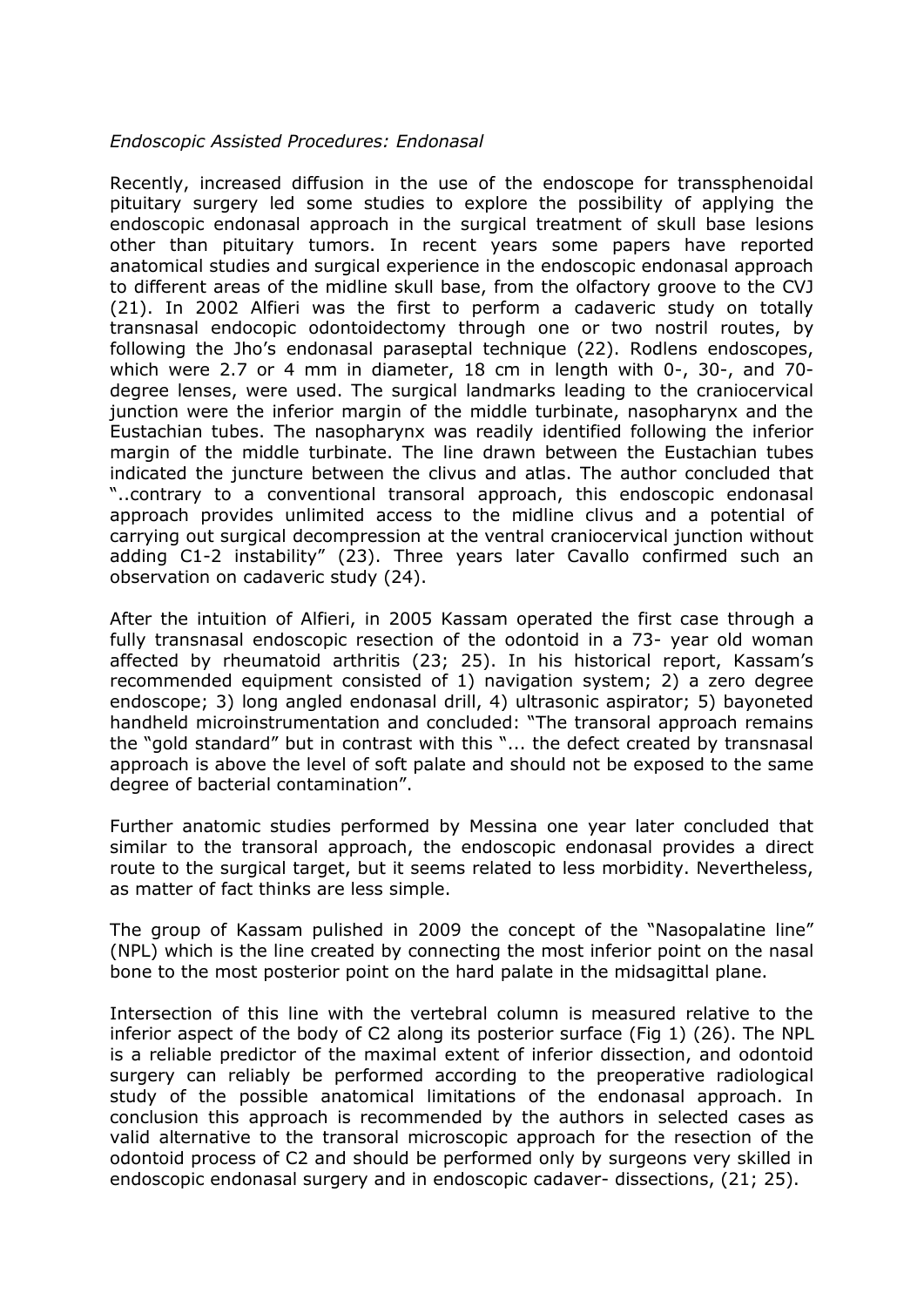### *Endoscopic Assisted Procedures: Transoral*

The 30-degree endoscope has been proposed for transoral approach to avoid full soft-palate splitting, hard-palate splitting, or extended maxillo/mandibulotoy (27). Using the endoscope, the operator is able to look in all directions by rotating the instrument. Because the light source is at the level of the abnormality, superior illumination can be obtained. With the aid of an endoscope, abnormalities as high as the midclivus can be visualized without extensive softor hard-palate manipulation.

The last high profile cadaveric study recently available in the Literature is the one of the Ammirati Group which quantifies the surgical volume gained by this approach: the surgical area exposed over the posterior pharyn- geal wall is significantly improved using the endoscope (606.5 -127.4 mm3) compared with the operating microscope (425.7 100.8 mm3), without any compromise of surgical freedom (P 0.05). The extent of the clivus exposed with the endoscope (9.5 0.7 mm) without splitting the soft palate is significantly improved compared with that associated with microscopic approach (2.0 0.4 mm) (P 0.05). (30). With this paper it is well demonstrated that with the aid of the endoscope and image guidance, is it possible to approach the ventral CVJ transorally with minimal tissue dissection, no palatal splitting, and no compromise of surgical freedom. In addition, the use of an angled-lens endoscope can significantly improve the exposure of the clivus without splitting the soft palate.

### *Endoscopic Assisted Procedures Transcervical*

Wolinsky first described in 2007 an alternative endoscopic route to the anterior CVJ with the endoscopic transcervical approach (28; 29). The need of this option deals with the limitation of transpharyngeal approaches above mentioned. When the pharynx is traversed, the operative field is virtually contaminated with oral flora. Risk for infection, poor pharyngeal healing, and meningitis (if the dura is transgressed) can all be increased. Moreover the transcervical exposure is familiar to neurosurgeons, and the trajectory proposed by the Author allows deep-seated basilar invaginations to be decompressed. The postoperative recovery time is shorter. Patients are able to ingest food orally shortly after removal of the endotracheal tube. In patients without preoperative dysphagia, there is no need for a tracheostomy or gastric or duodenal feeding tube as a result of the procedure. Nevertheless the odontoid decompression is too oblique and partial although without disturbing the C1 ring. To gain access to the lower clivus C1 ring has to be removed but the angle of attack makes this portion of dissection most difficult or impossible. Finally, in our opinion, in cases of impression basilaris or other high pathologies such an approach could be uncomfortable and challenging (Fig 3).

### *Navigated Transoral Approach*

The use of image guidance can significantly enhance one's ability to visually reconstruct the magnified 3-dimensional anatomy imaging and it allows a thorough inspection of the anatomic images in multiple reconstructed views before and during the surgical procedure (30). In other words preoperative simulation of the approach helps to better plan the surgical technique and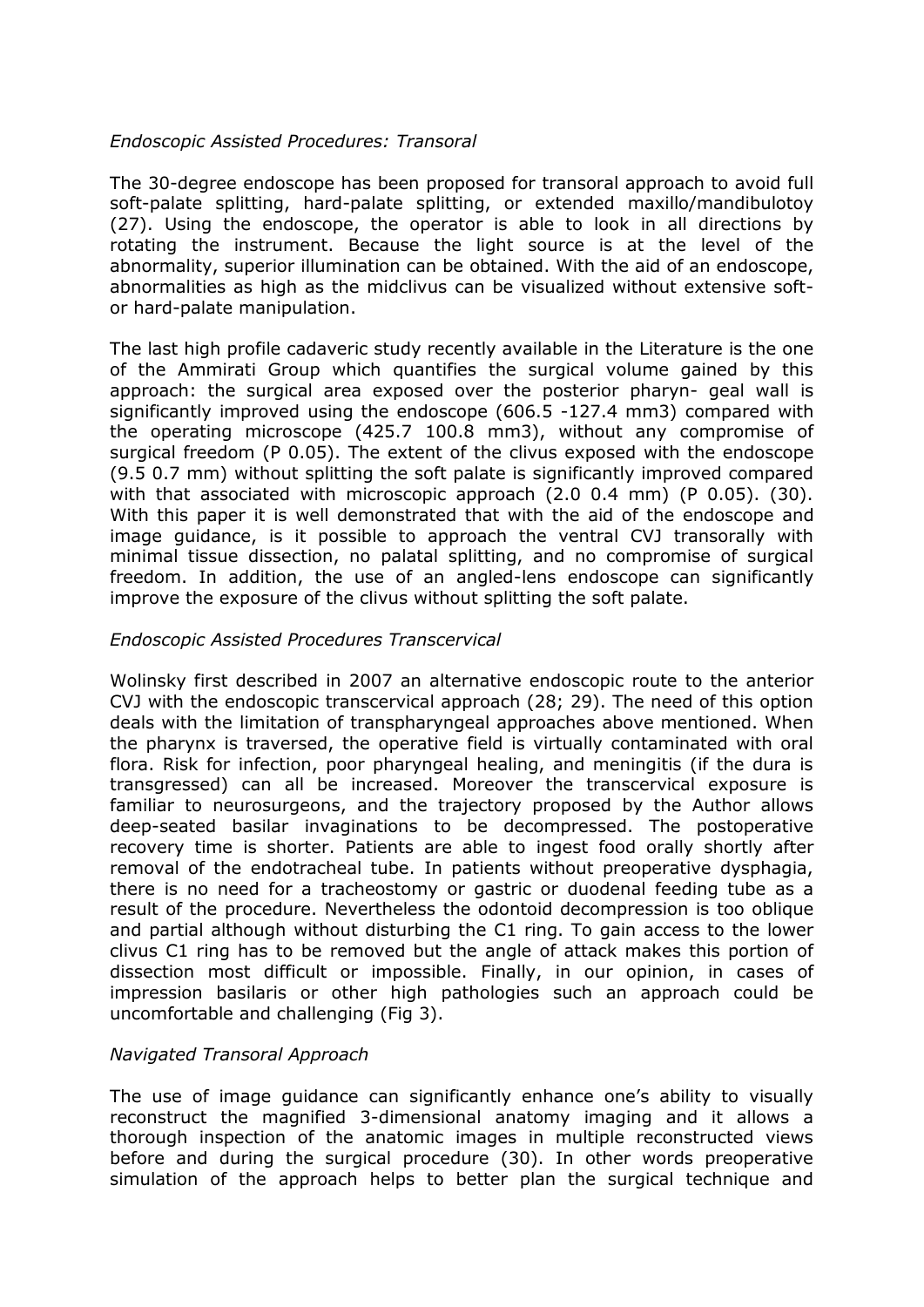intraoperative use allows to avoid fluoroscopy. Registration procedure requires 5 to 10 minutes. Although the error associated with spinal shift is not completely eliminated, the calculated accuracy is less than 1 mm. Moreover robotic surgical technology has found growing applications and increasing acceptance. Although early adaptation of this technology to head and neck surgery is limited, it shows great potential (31). Along with the neuronavigation advantages, robotics allows: 1) improved fine motor control with a tremor filter, 2) articulated instruments and 3) the ability to perform two-handed surgery through small openings (32).

## **Conclusions**

As far as possible to summarize from the literature and conclude according to personal experience, although blooming in the worldwide literature, pure endonasal and cervical endoscopic approach deserve consideration but still has some disadvantages: 1) the learning curve and 2) the lack of 3-dimensional perception of the surgical field which could be an operationally limiting factor. Image clarity will be diminished when endoscopes smaller than 2.7 mm are used. Standard 4-mm endoscopes give a good image quality, but 2.7-mm scopes provide better maneuverability;. 3) a limited working channel, according to the variability of the nasopalatine line, which can make difficult to remove huge tumors like the one shown in Fig 3.

In our opinion endoscopically assisted transoral surgery with 30 degrees endoscopes represents an emerging alternative to standard microsurgical techniques for transoral approaches to the anterior CVJ. Used in conjunction with traditional microsurgery and intraoperative fluoroscopy, it provides a safe and improved method for anterior decompression without or with a reduced need for extensive soft palate splitting, hard palate resection, or extended maxillotomy. Virtually no surgical limitations do exist for endoscopically assisted transoral approach, compared with the pure endonasal and transcervical approaches.

So far, the endoscope deserves an interesting role as "support" to the standard transoral microsurgical approach since 30° angulated endoscopy strongly improve the visual but not the working channel and volume.

Consequently, although we take advantage by endoscopy, we continue to perform the soft palate splitting, since at the maximum follow up, no one patient complained nasal speech, dysphagia or regurgitation of liquids.

Transoral (videoassisted) approach still remain the gold standard compared to the "pure" transnasal and transcervical approaches due to the wider working channel provided by the former technique. Experience is required with greater numbers of patients and long-term follow-up to further validate this promising technique.

Furthermore, the use of image guidance systems before surgery allows a correct planning and during endoscopic procedures gives the surgeon a constant orientation in the surgical field, thus increasing the accuracy and the safety of the approach, although the use of contrast medium fluoroscopy "per se" represents an "ever green" old fashion image guidance system still effective.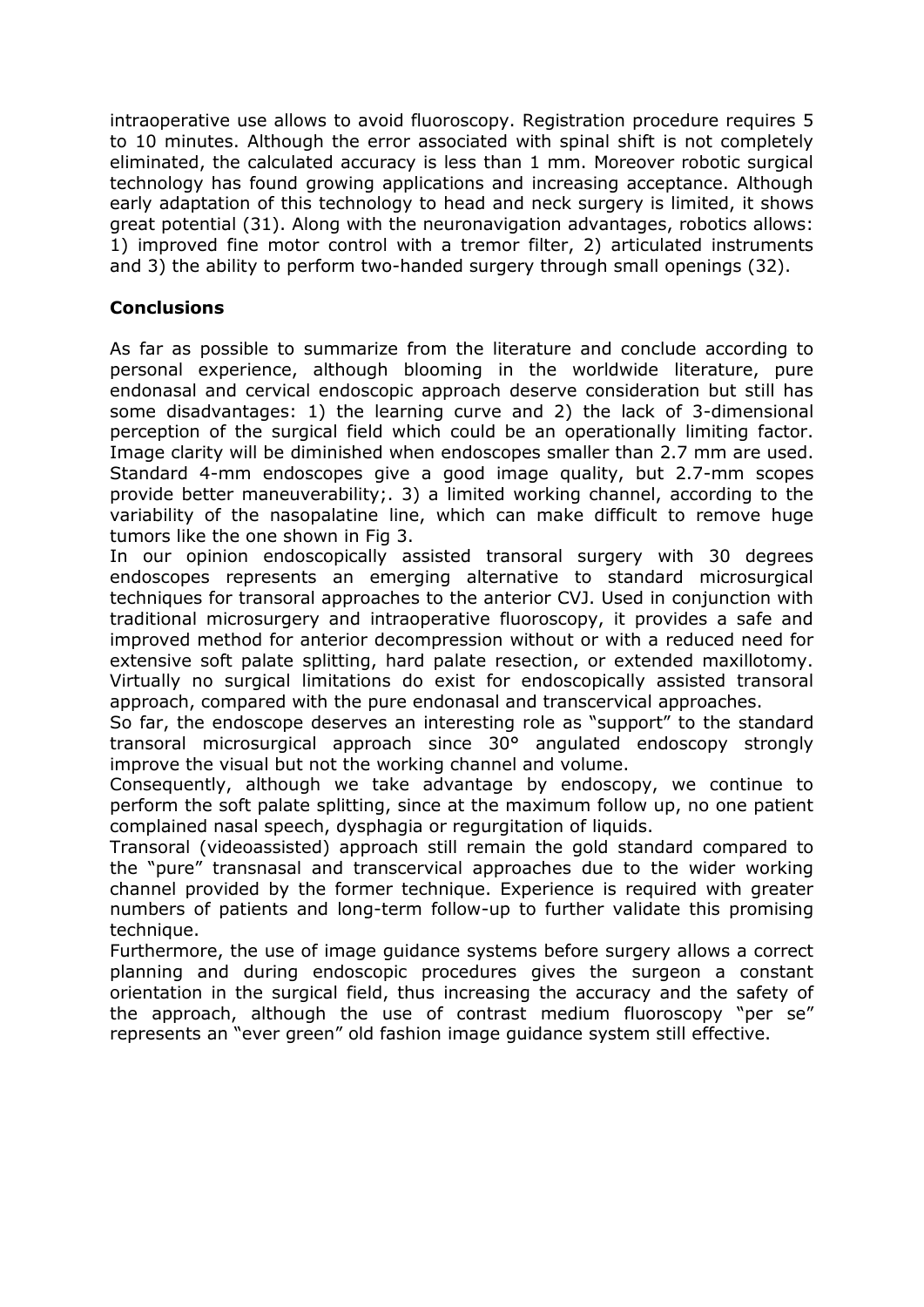## Fig 1: The Nasopalatine Line



Measured by connecting the most inferior point on the nasal bone to the most posterior point on the hard palate in the midsagittal plane (see text).

From de Almeida JR, Zanation AM, Snyderman CH, Carrau RL, Prevedello DM, Gardner PA, Kassam AB. Defining the nasopalatine line: the limit for endonasal surgery of the spine. Laryngoscope, 119:239–244, 2009

Fig 2:

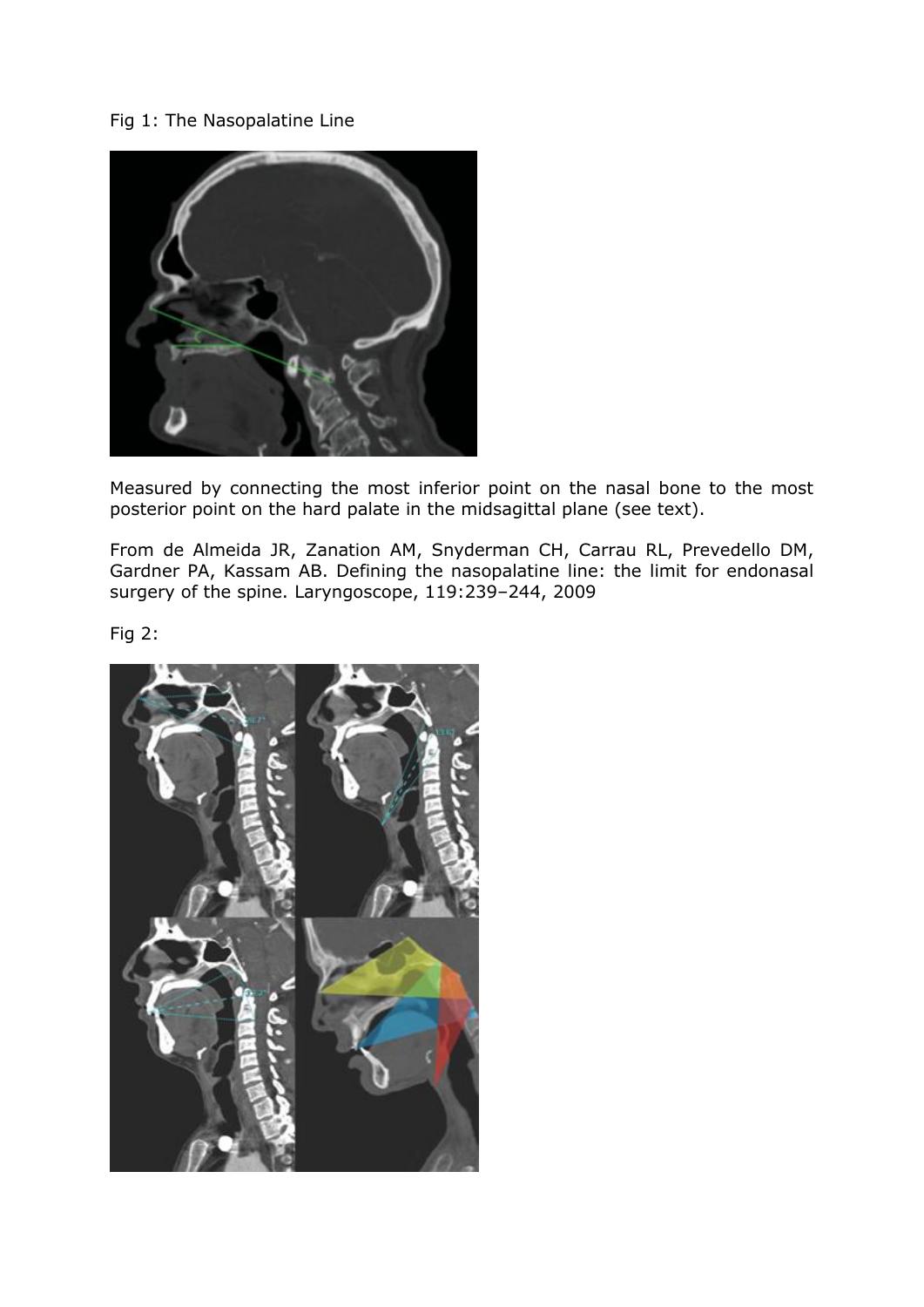Computed tomographic scans demonstrating the surgical trajectory and angles for the endonasal approach (A), the transoral approach (B), and transcervical approach (C). D, common surgical area of the 3 approaches is represented by the overlapping illumination. These meas- urements were taken from 30 randomly selected patients with no obvious craniocervical junction abnormality.

From Baird CJ, Conway JE, Sciubba DM, Prevedello DM, Quiñones-Hinojosa A, Kassam AB. Radiographic and anatomic basis of endoscopic anterior craniocervical decompression: a comparison of endonasal, transoral, and transcervical approaches. Neurosurgery 2009

Fig 3:



Huge chordoma in 26 yrs lady before (left) and after (right) endoscopic assisted transoral microsurgical approach, not suitable for endoscopic endonasal and transcervical approach (personal observation)

### **Final Considerations**

The wide acceptance of Menezes' algorithm in the treatment of CVJ abnormalities has been followed by an impressive worldwide blooming of transoral procedures, which was allowed by the contemporary improvement in intensive care and associate intra and peri-operative neurophysiological monitoring techniques.

Consequently, a new generation of enthusiast neurosurgeons was stimulated towards this complex type of surgery, requiring considerable anatomical expertise which can be gained only from cadaveric studies as well as the ability to adapt to new technology, which are currently developed. Among them, endoscopy provides great advantages by reducing surgical invasiveness. However, as for all types of technological advancement, also endoscopy should be taken into consideration after a careful evaluation of its advantages and limitations in order to avoid the risk of a sort of scientific fanaticism.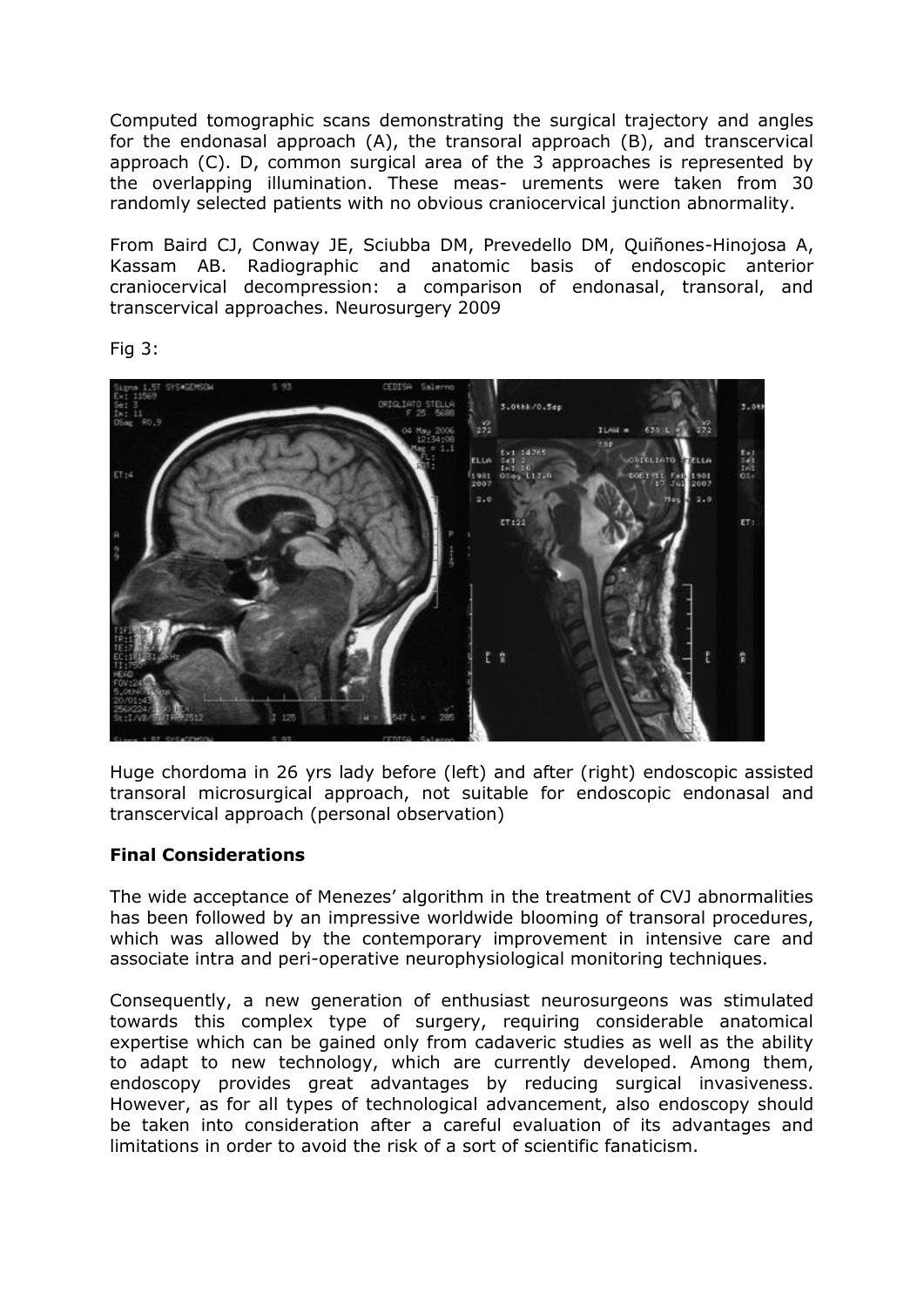On the other hand, even though the cumulated experience based on Menezes' algorithm assure considerable safety in approaching this difficult surgery, the young neurosurgeons should avoid the risk to be much aggressive by challenging accepted dogma as, for example, trying to reduce "irreducible" CVJ dislocations in the operating room, as in the paper here discussed.

#### **References**

1) Menezes AH (1994): Occipito-cervical fusion: indications, technique and avoidance of complications. In Hitchon PW (ed): Techniques of spinal fusion and stabilisation. New York, Thieme, pp 82 – 91.

2) Visocchi M, Di Rocco F, Meglio M (2003): Craniocervical junction instability: instrumentation and fusion with titanium rods and sublaminar wires. Effectiveness and failures in personal experience. Acta Neurochir 145: 265 – 272.

3) Sonntag WHK, Dickman CA (1996): Posterior occipital C1 – C2 instrumentation. In Menezes AH (eds): Principles of spinal surgery. New York, Mc Graw Hill, pp 1067 – 1079

4) Symonds CP, Meadows SP: Compression of the spinal cord in the neigh borhood of the foramen magnum with a note on the surgical approach by Julian Taylor. Brain 60:52–84, 1937

5) Fang HSY, Ong GB: Direct anterior approach to the upper cervical spine. J Bone Joint Surg Am 44A:1588–1604, 1962.

6) Crockard HA. Ventral approaches to the upper cervical spine . Orthopadie 1991;20(2):140-146.

7) Pillai P, Baig MN, Karas CS, Ammirati M. Endoscopic image-guided transoral approach to the craniovertebral junction: an anatomic study comparing surgical exposure and surgical freedom obtained with the endoscope and the operating microscope. Neurosurgery. 2009 May;64(5 Suppl 2):437-42.

8) Mummaneni PV, Haid RW: Transoral odontoidectomy. Neurosurgery 56:1045– 1050, 2005.

9) Subin B, Liu JF, Marshall GJ, Huang HY, Ou JH, Xu GZ (1995) Transoral anterior decompression and fusion of chronic irreducible atlantoaxial dislocation with spinal cord compression. Spine. Jun 1; 20(11):1233-40.

10) Yin Q, Ai F, Zhang K, Chang Y, Xia H, Wu Z, Quan R, Mai X, Liu J (2005) Irreducible anterior atlantoaxial dislocation: one-stage treatment with a transoral atlantoaxial reduction plate fixation and fusion. Report of 5 cases and review of the literature. Spine. Jul 1;30(13): E375-81.

11) Goel A, Kulkarni AG, Sharma P (2005) Reduction of fixed atlantoaxial dislocation in 24 cases: technical note. J Neurosurg Spine. Apr;2(4):505-9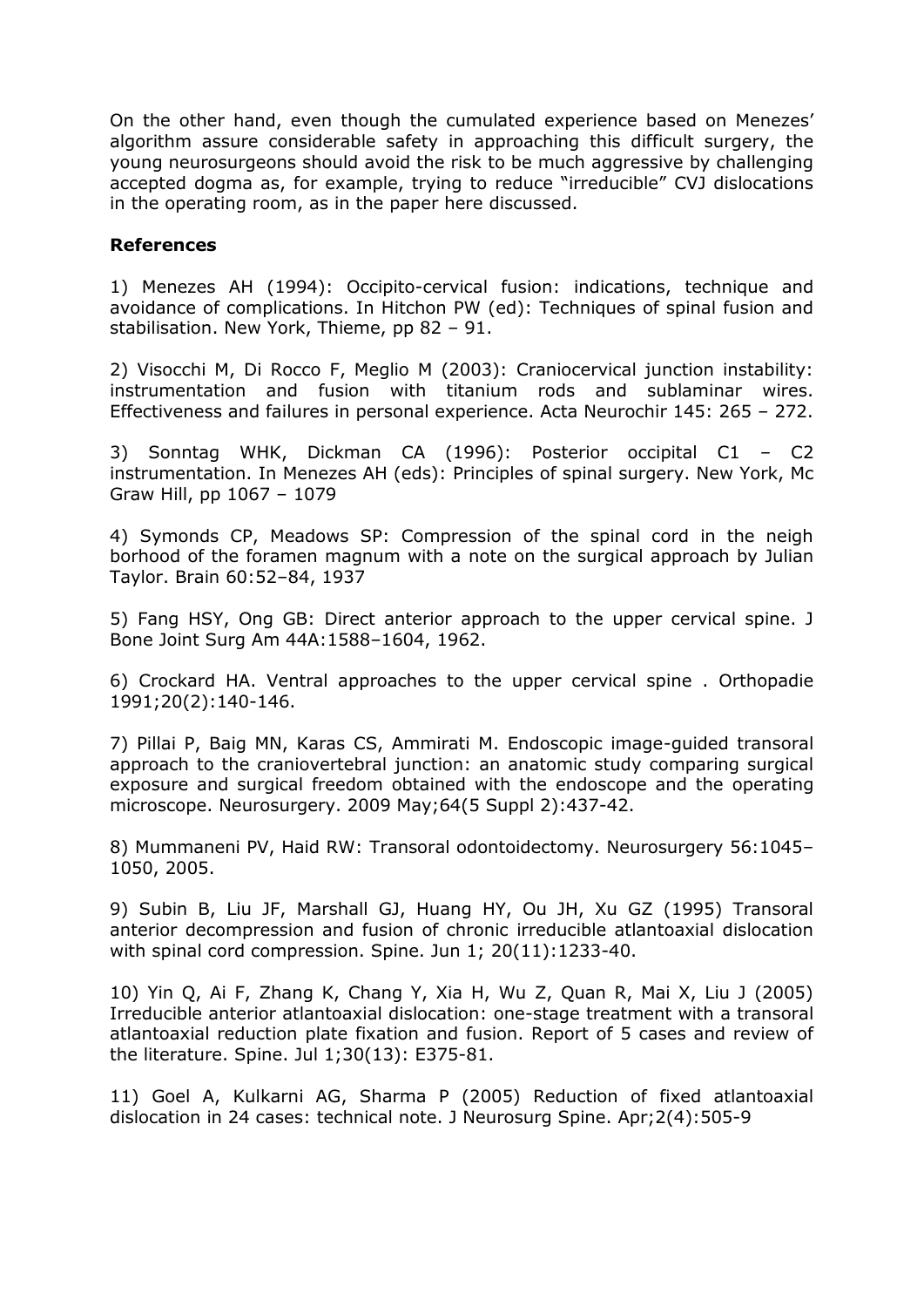12) Wang C, Yan M, Zhou HT, Wang SL, Dang GT (2006) Open reduction of irreducible atlantoaxial dislocation by transoral anterior atlantoaxial release and posterior internal fixation. Spine. May 15; 31(11): E306-13

13) Visocchi M, Pietrini D, Tufo T, Fernandez E, Di Rocco C (2009) Pre-operative irreducible 57 C1-C2 dislocations: intra-operative reduction and posterior fixation. The "always posterior 58 strategy". Acta Neurochir (Wien) 151(5):551- 60

14) Wang C, Wang S: Visocchi M, Pietrini D, Tufo T, Fernandez E, Di Rocco C (2009) Pre-operative irreducibile 57 C1-C2 dislocations: intra-operative reduction and posterior fixation. The "always posterior 58 strategy". Acta Neurochir (Wien) 151(5):551-60 – Discussion.

Letter to the Editor Acta Neuroch DOI 10:1007/s00701-009 -0477 published online 2009

15) Kerschbaumer F, Kandziora F, Klein C, Mittlmeier T, Starker M (2000) Transoral decompression, anterior plate fixation, and posterior wire fusion for irreducible atlantoaxial kyphosis in rheumatoid arthritis.Spine25(20):2708-15

16) Oya S, Tsutsumi K, Shigeno T Takahashi H: Posterolateral odontoidectomy for irreducible atlantoaxial dislocation: a technical case report. Spine J 2004; 4: 591 – 594-

17) Visocchi M, Fernandez EM, Ciampini A, Di Rocco C, Reducible and irreducible os odontoideum treated with posterior wiring, instrumentation and fusion. Past or present? Acta Neuroch (Wien) 2009 Oct;151(10):1265-74.

18) Visocchi M: Response to Wang et al., re Letter re Visocchi M, Pietrini D, Tufo T, Fernandez E, Di Rocco C (2009) Pre-operative irreducible C1-C2 dislocations: intra-operative reduction and posterior fixation. The "always posterior strategy". Acta Neurochir (Wien) 151(5):551-9; discussion 560.

19) Menezes A. H.: Surgical approaches: postoperative care and complications "transoral–transpalatopharyngeal approach to the raniocervical. junction" Child' Nerv Syst (2008) 24: 1187 – 1193.

20) Jones DC, Hayter JP, Vaughan ED, Findlay GF: Oropharyngeal morbidity following transoral approaches to the upper cervical spine. Int J Oral Maxillofac Surg 27:295-298, 1998

21) Messina A, Bruno MC, Decq P, Coste A, Cavallo LM, de Divittis E, Cappabianca P, Tschabitscher M: Pure endoscopic endonasal odontoidectomy: Anatomical study. Neurosurg Rev 30:189–194, 2007.

22) Jho HD, Ha HG: Endoscopic endonasal skull base surgery: Part 3--The clivus and posterior fossa. Minim Invasive Neurosurg. 2004 Feb;47(1):16-23.

23) Alfieri A, Jho HD, Tschabitscher M: Endoscopic endonasal approach to the ventral cranio-cervical junction: anatomical study. Acta Neurochir (Wien) 144:219-225; 2002.